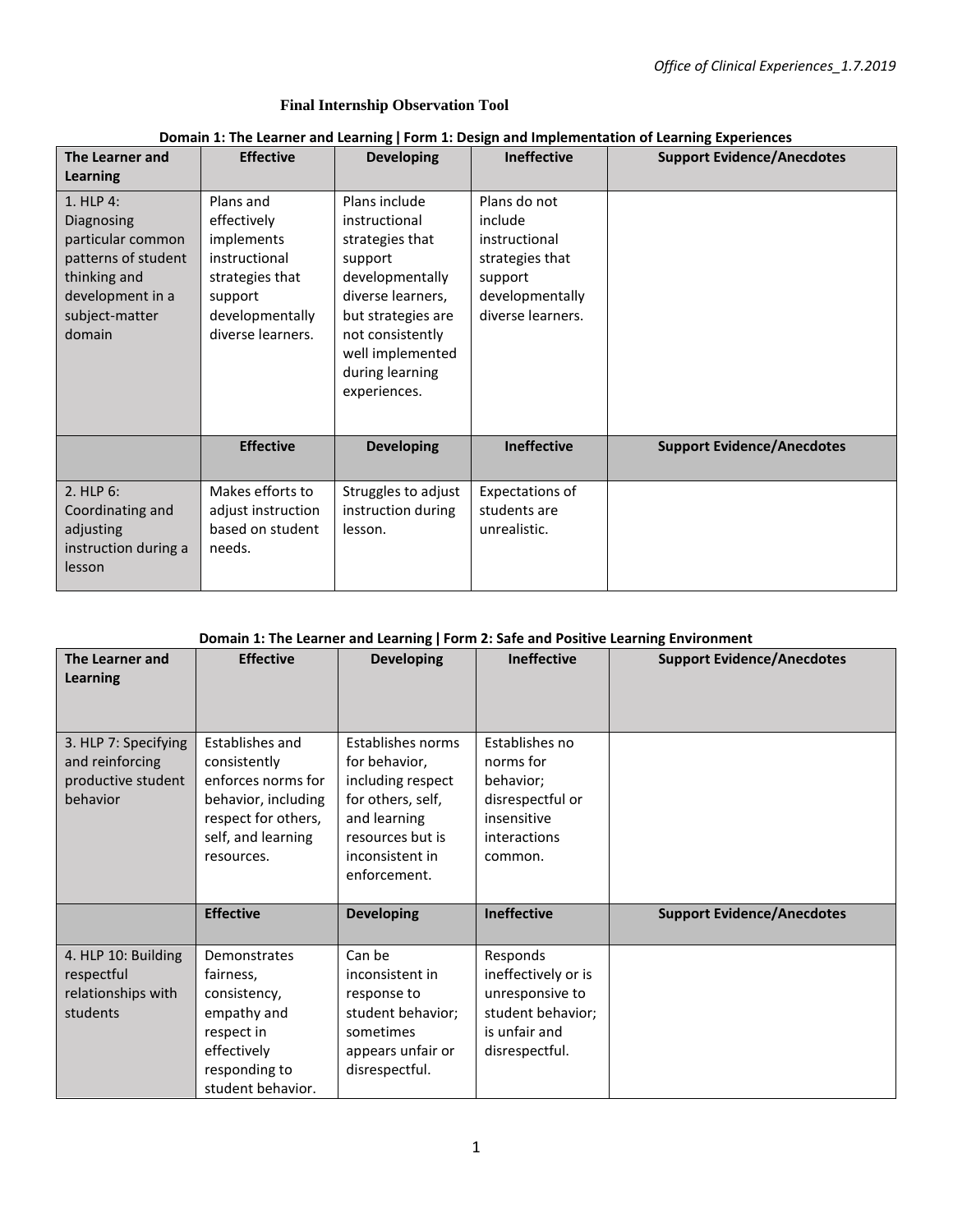|                                                         | <b>Effective</b>                                                                                                                        | <b>Developing</b>                                                                                                                               | <b>Ineffective</b>                                                                                                                                                     | <b>Support Evidence/Anecdotes</b> |
|---------------------------------------------------------|-----------------------------------------------------------------------------------------------------------------------------------------|-------------------------------------------------------------------------------------------------------------------------------------------------|------------------------------------------------------------------------------------------------------------------------------------------------------------------------|-----------------------------------|
| 5. HLP 8:<br>Implementing<br>organizational<br>routines | Employs well-<br>established<br>classroom routines<br>that work<br>efficiently to<br>promote student<br>responsibility.                 | Attempts to<br>establish<br>classroom<br>routines, but<br>students are<br>confused about<br>how to carry them<br>out.                           | There do not<br>appear to be<br>established<br>classroom<br>routines;<br>significant time<br>spent off-task<br>because of<br>unclear<br>procedures.                    |                                   |
|                                                         | <b>Effective</b>                                                                                                                        | <b>Developing</b>                                                                                                                               | <b>Ineffective</b>                                                                                                                                                     | <b>Support Evidence/Anecdotes</b> |
| 6. HLP 8:<br>Implementing<br>organizational<br>routines | Arranges physical<br>learning<br>environment with<br>safety and<br>accessibility of<br>materials/teacher<br>by all students in<br>mind. | Arranges physical<br>learning<br>environment with<br>safety in mind and<br>most students can<br>access materials or<br>see/hear the<br>teacher. | Physical learning<br>environment<br>presents hazards<br>that endanger<br>student safety;<br>many students<br>cannot access<br>materials or<br>see/hear the<br>teacher. |                                   |

# **Domain 2: Content ǀ Form 1: Depth and Understanding of the Discipline**

| Content        | <b>Effective</b>   | <b>Developing</b>       | <b>Ineffective</b> | <b>Support Evidence/Anecdotes</b> |
|----------------|--------------------|-------------------------|--------------------|-----------------------------------|
| $7.$ HLP 2:    | <b>Provides</b>    | Minimally reinforces    | Overemphasizes     |                                   |
| Explaining and | explanations and   | central concepts.       | details and        |                                   |
| modeling       | materials that     |                         | examples without   |                                   |
| content,       | help students      |                         | linkages to, and   |                                   |
| practices, and | organize content   |                         | reinforcement of,  |                                   |
| strategies     | around central     |                         | central concepts.  |                                   |
|                | concepts &         |                         |                    |                                   |
|                | themes.            |                         |                    |                                   |
|                |                    |                         |                    |                                   |
|                |                    |                         |                    |                                   |
|                | <b>Effective</b>   | <b>Developing</b>       | <b>Ineffective</b> | <b>Support Evidence/Anecdotes</b> |
| 8. HLP 2:      | Models and         | <b>Presents limited</b> | Misrepresents or   |                                   |
| Explaining and | guides students in | guidance and            | fails to employ    |                                   |
| modeling       | modes of inquiry   | opportunities for       | methods in the     |                                   |
| content,       | and other          | inquiry and practice    | discipline,        |                                   |
| practices, and | methods            | in the discipline.      | including inquiry. |                                   |
| strategies     | appropriate to the |                         |                    |                                   |
|                | discipline.        |                         |                    |                                   |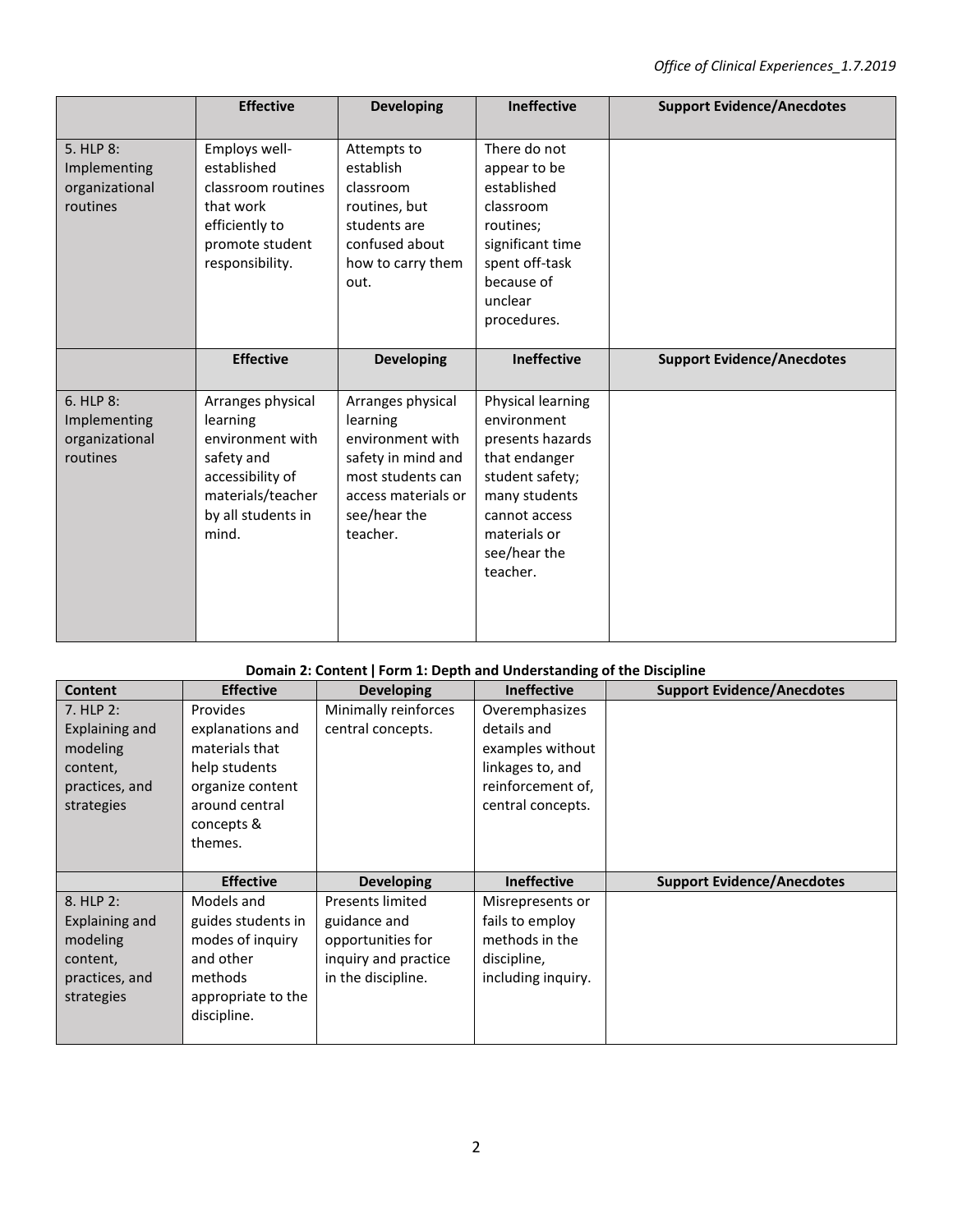| Content               | <b>Effective</b>  | <b>Developing</b>      | <b>Ineffective</b> | <b>Support Evidence/Anecdotes</b> |
|-----------------------|-------------------|------------------------|--------------------|-----------------------------------|
| 9. HLP 2:             | Provides accurate | Provides accurate      | Provides           |                                   |
| <b>Explaining and</b> | and relevant      | content explanations   | inaccurate and     |                                   |
| modeling              | explanations of   | but fails to provide   | irrelevant         |                                   |
| content,              | content that      | relevance and          | explanations of    |                                   |
| practices, and        | promote           | meaning.               | content.           |                                   |
| strategies            | meaningful        |                        |                    |                                   |
|                       | student learning. |                        |                    |                                   |
|                       |                   |                        |                    |                                   |
|                       | <b>Effective</b>  | <b>Developing</b>      | <b>Ineffective</b> | <b>Support Evidence/Anecdotes</b> |
| 10. HLP 3:            | Identifies,       | Partially addresses    | Fails to address   |                                   |
| <b>Eliciting and</b>  | anticipates, or   | students' content      | students'          |                                   |
| interpreting          | corrects content  | misconceptions         | content            |                                   |
| individual            | misconceptions    |                        | misconceptions     |                                   |
| students'             | prior to and      |                        | prior to and       |                                   |
| thinking              | during            |                        | during             |                                   |
|                       | instruction.      |                        | instruction.       |                                   |
|                       |                   |                        |                    |                                   |
|                       | <b>Effective</b>  | <b>Developing</b>      | Ineffective        | <b>Support Evidence/Anecdotes</b> |
| 11. HLP 6:            | Provides varied   | Provides learning      | Employs a single   |                                   |
| Coordinating          | learning          | experiences that allow | instructional      |                                   |
| and adjusting         | experiences that  | only limited           | mode when          |                                   |
| instruction           | make content      | accessibility to       | variety would      |                                   |
| during a lesson       | accessible to all | content.               | promote            |                                   |
|                       | students.         |                        | accessibility of   |                                   |
|                       |                   |                        | content.           |                                   |

## **Domain 2: Content ǀ Form 2: Creation of Content Experiences**

## **Domain 2: Content ǀ Form 3: Creation of Relevant Content Experiences**

| <b>Content</b>                                                                                                                                                              | <b>Effective</b>                                                                                                                                   | <b>Developing</b>                                                                | <b>Ineffective</b>                                                                                              | <b>Support Evidence/Anecdotes</b> |
|-----------------------------------------------------------------------------------------------------------------------------------------------------------------------------|----------------------------------------------------------------------------------------------------------------------------------------------------|----------------------------------------------------------------------------------|-----------------------------------------------------------------------------------------------------------------|-----------------------------------|
| 12. HLP 12:<br>Learning about<br>students'<br>cultural,<br>religious, family,<br>intellectual, and<br>personal<br>experiences and<br>resources for<br>use in<br>instruction | Promotes<br>interdisciplinary<br>connections and<br>critical thinking<br>skills to explore<br>real world issues<br>relevant to<br>students' lives. | Makes adequate<br>attempts to connect<br>disciplinary and real-<br>world issues. | Omits<br>interdisciplinary<br>approaches<br>and/or critical<br>inquiry that<br>address(s) real<br>world issues. |                                   |
|                                                                                                                                                                             | <b>Effective</b>                                                                                                                                   | <b>Developing</b>                                                                | <b>Ineffective</b>                                                                                              | <b>Support Evidence/Anecdotes</b> |
| 13. HLP 3:<br>Eliciting and<br>interpreting<br>individual<br>students'<br>thinking                                                                                          | Provides<br>opportunities &<br>support for<br>students to<br>engage in<br>investigating,<br>analyzing, &                                           | Leads mostly teacher-<br>centered investigations<br>of authentic questions.      | Provides no<br>student-<br>centered<br>opportunities to<br>explore authentic<br>questions.                      |                                   |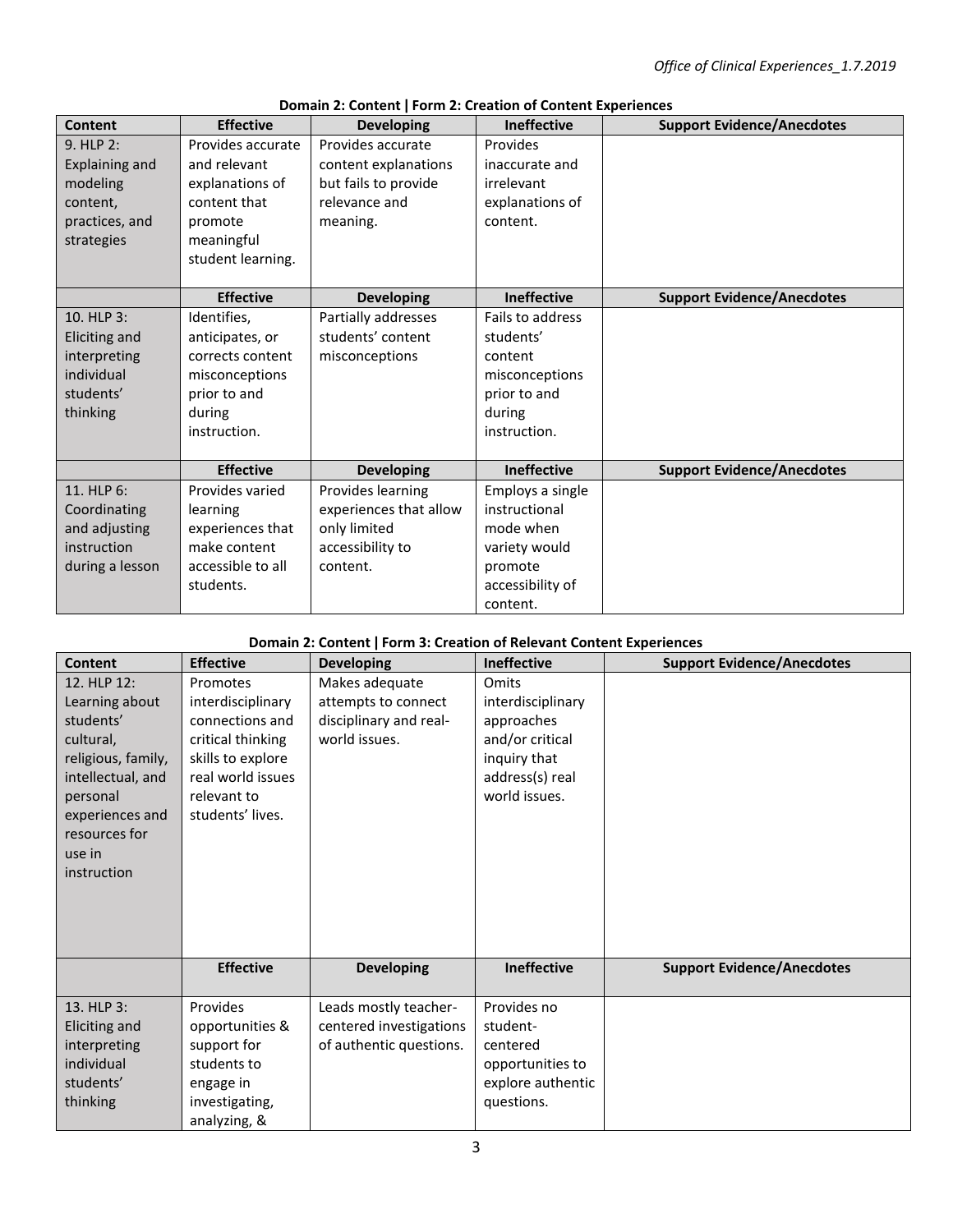|                                                                                    | problem solving<br>authentic<br>questions.                                                                     |                                                                                                        |                                                                                                  |                                   |
|------------------------------------------------------------------------------------|----------------------------------------------------------------------------------------------------------------|--------------------------------------------------------------------------------------------------------|--------------------------------------------------------------------------------------------------|-----------------------------------|
|                                                                                    | <b>Effective</b>                                                                                               | <b>Developing</b>                                                                                      | <b>Ineffective</b>                                                                               | <b>Support Evidence/Anecdotes</b> |
| 14. HLP 3:<br>Eliciting and<br>interpreting<br>individual<br>students'<br>thinking | Encourages<br>analysis of ideas<br>from multiple<br>perspectives to<br>develop<br>understanding of<br>a topic. | Struggles to include all<br>important perspectives<br>on a debatable or<br>multi-dimensional<br>topic. | Provides only a<br>single<br>perspective on a<br>debatable or<br>multi-<br>dimensional<br>topic. |                                   |

| <b>Instructional</b> | <b>Effective</b>  | <b>Developing</b>      | <b>Ineffective</b> | <b>Support Evidence/Anecdotes</b> |
|----------------------|-------------------|------------------------|--------------------|-----------------------------------|
| <b>Practice</b>      |                   |                        |                    |                                   |
| 15. HLP 18:          | <b>Provides</b>   | Provides general       | Fails to provide   |                                   |
| Providing oral       | systematic and    | feedback to students.  | feedback to        |                                   |
| and written          | specific feedback |                        | students beyond    |                                   |
| feedback to          | that enables      |                        | grades or          |                                   |
| students             | students to       |                        | number of          |                                   |
|                      | assess their own  |                        | incorrect          |                                   |
|                      | work and make     |                        | responses.         |                                   |
|                      | improvements.     |                        |                    |                                   |
|                      | <b>Effective</b>  | <b>Developing</b>      | <b>Ineffective</b> | <b>Support Evidence/Anecdotes</b> |
| 16. HLP 18:          | Guides students   | Encourages students to | Does not allow     |                                   |
| Providing oral       | to use feedback   | use feedback to        | students to        |                                   |
| and written          | to evaluate their | evaluate their own     | evaluate their     |                                   |
| feedback to          | own strengths     | strengths and needs.   | own strengths      |                                   |
| students             | and needs.        |                        | and needs.         |                                   |
|                      |                   |                        |                    |                                   |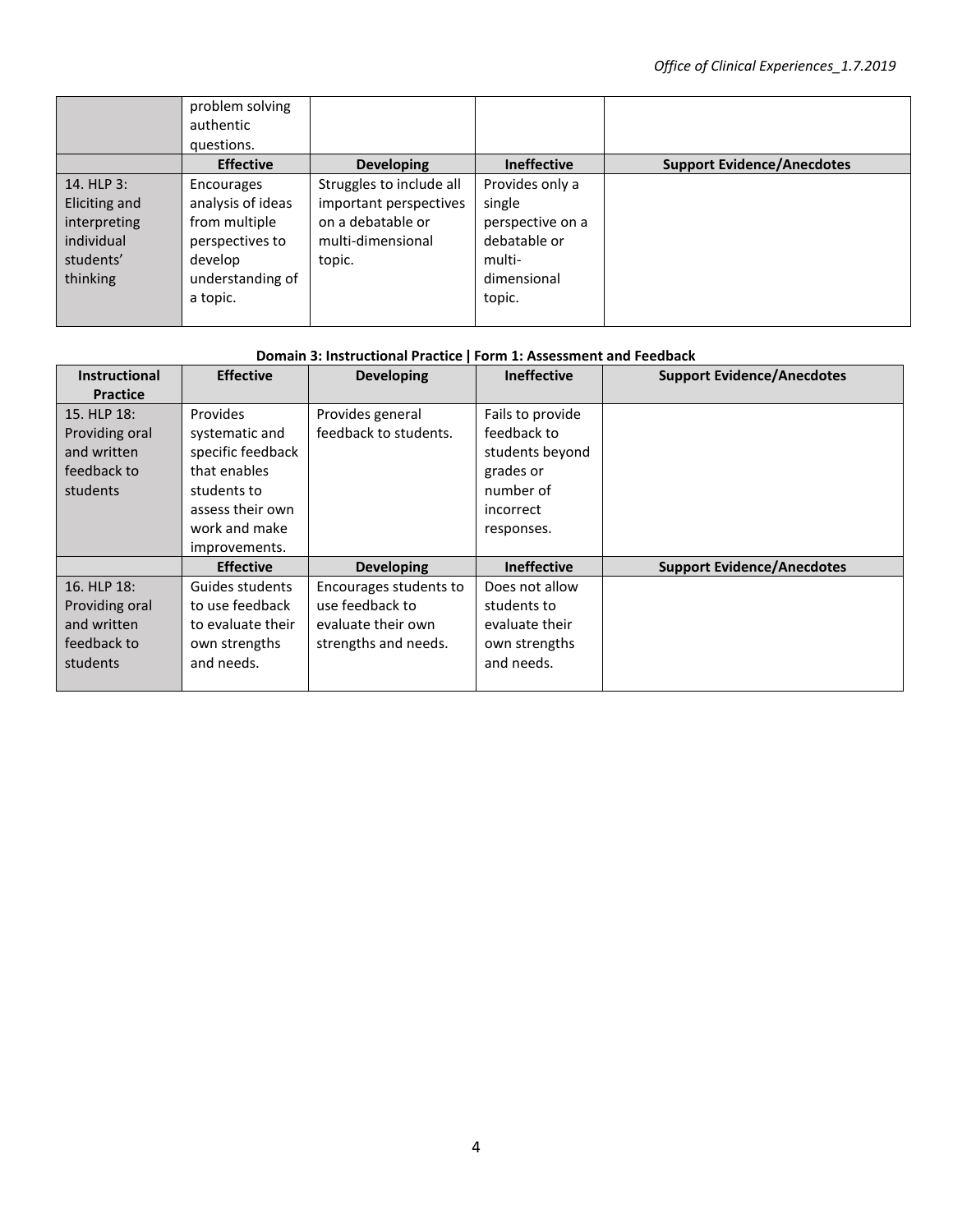| <b>Instructional</b><br><b>Practice</b> | <b>Effective</b>   | <b>Developing</b>         | <b>Ineffective</b> | <b>Support Evidence/Anecdotes</b> |
|-----------------------------------------|--------------------|---------------------------|--------------------|-----------------------------------|
| 17. HLP 14:                             | Sequences          | Uses ineffective          | Lessons are not    |                                   |
| Designing single                        | instruction to     | instructional             | sequential or do   |                                   |
| lessons and                             | scaffold learner   | scaffolding that fails to | not provide        |                                   |
| sequences of                            | development of     | move students to          | instructional      |                                   |
| lessons                                 | skills and content | greater content           | scaffolding.       |                                   |
|                                         | understanding.     | understanding.            |                    |                                   |

## **Domain 3: Instructional Practice ǀ Form 2: Creation of Instructional Plans**

#### **Domain 3: Instructional Practice ǀ Form 3: Instructional Strategies**

| <b>Instructional</b>              | <b>Effective</b>    | <b>Developing</b>       | Ineffective         | <b>Support Evidence/Anecdotes</b> |
|-----------------------------------|---------------------|-------------------------|---------------------|-----------------------------------|
| <b>Practice</b>                   |                     |                         |                     |                                   |
| 18. HLP 1:                        | Uses a variety of   | Uses a limited number   | Uses                |                                   |
| Leading a group                   | effective           | of strategies,          | inappropriate or    |                                   |
| discussion                        | instructional       | instructional           | ineffective         |                                   |
|                                   | strategies,         | materials, or           | strategies,         |                                   |
| <b>HLP 5:</b>                     | materials, and      | resources where a       | instructional       |                                   |
| Implementing                      | resources to        | greater variety would   | materials, or       |                                   |
| norms and                         | enhance content     | improve students'       | resources.          |                                   |
| routines for                      | understanding.      | content                 |                     |                                   |
| classroom                         |                     | understanding.          |                     |                                   |
| discourse and                     |                     |                         |                     |                                   |
| work                              |                     |                         |                     |                                   |
| HLP 9: Setting up                 |                     |                         |                     |                                   |
| and managing                      |                     |                         |                     |                                   |
| small group                       |                     |                         |                     |                                   |
|                                   |                     |                         |                     |                                   |
| work                              |                     |                         |                     |                                   |
|                                   | <b>Effective</b>    | <b>Developing</b>       | Ineffective         | <b>Support Evidence/Anecdotes</b> |
| 19. HLP 1:                        | Learning activities | Learning activities are | Learning activities |                                   |
| Leading a group                   | are varied and      | moderately              | not engaging.       |                                   |
| discussion                        | align with          | challenging and         |                     |                                   |
|                                   | students' level of  | varied.                 |                     |                                   |
| <b>HLP 5:</b>                     | content             |                         |                     |                                   |
| Implementing                      | knowledge.          |                         |                     |                                   |
| norms and                         |                     |                         |                     |                                   |
| routines for                      |                     |                         |                     |                                   |
| classroom                         |                     |                         |                     |                                   |
| discourse and                     |                     |                         |                     |                                   |
| work                              |                     |                         |                     |                                   |
|                                   |                     |                         |                     |                                   |
| HLP 9: Setting up<br>and managing |                     |                         |                     |                                   |
| small group                       |                     |                         |                     |                                   |

## **Domain 3: Instructional Practice ǀ Form 4: Technology Integration**

| <b>Instructional</b> | <b>Effective</b> | <b>Developing</b>      | <b>Ineffective</b> | <b>Support Evidence/Anecdotes</b> |
|----------------------|------------------|------------------------|--------------------|-----------------------------------|
| <b>Practice</b>      |                  |                        |                    |                                   |
| $20.$ HLP $2:$       | Utilizes         | Utilizes technologies  | Does not use       |                                   |
| Explaining and       | appropriate      | available in the given | technologies or    |                                   |
| modeling             | technologies     | context to create      | uses               |                                   |
| content,             | available in the | activities and         | inappropriate      |                                   |
|                      | given context to | assessments that are   |                    |                                   |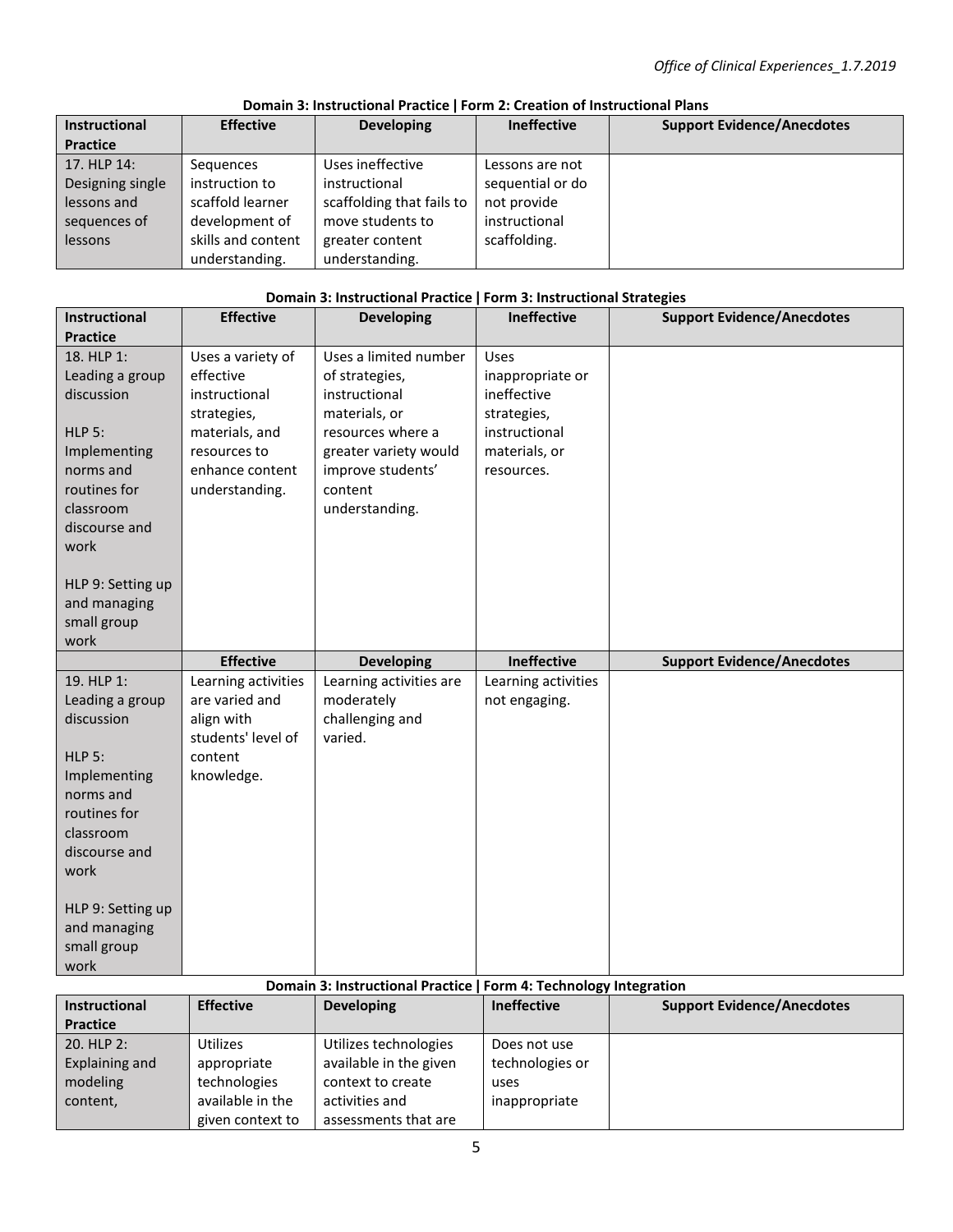| practices, and | create and        | somewhat effective for | technologies for  |
|----------------|-------------------|------------------------|-------------------|
| strategies     | implement         | the specific set of    | student learning. |
|                | activities and    | students.              |                   |
|                | assessments that  |                        |                   |
|                | meet students'    |                        |                   |
|                | individual        |                        |                   |
|                | abilities, needs, |                        |                   |
|                | and learning      |                        |                   |
|                | styles to         |                        |                   |
|                | maximize          |                        |                   |
|                | learning.         |                        |                   |

# **Domain 4: Professional Responsibility ǀ Form 1: Professional Ethics**

| Professional          | <b>Effective</b>  | <b>Developing</b>      | <b>Ineffective</b> | <b>Support Evidence/Anecdotes</b> |
|-----------------------|-------------------|------------------------|--------------------|-----------------------------------|
| <b>Responsibility</b> |                   |                        |                    |                                   |
| 21. HLP 10:           | Displays respect, | Displays respect and   | <b>Displays</b>    |                                   |
| <b>Building</b>       | sensitivity,      | honesty to students    | dishonesty or is   |                                   |
| respectful            | honesty, and      | and other              | disrespectful to   |                                   |
| relationships with    | fairness to       | professionals.         | students or        |                                   |
| students              | students and      |                        | other              |                                   |
|                       | other             |                        | professionals.     |                                   |
|                       | professionals.    |                        |                    |                                   |
|                       |                   |                        |                    |                                   |
|                       | <b>Effective</b>  | <b>Developing</b>      | Ineffective        | <b>Support Evidence/Anecdotes</b> |
| 22. HLP 2:            | Presents facts    | Presents facts without | Displays bias or   |                                   |
| Explaining and        | without           | bias or prejudice.     | prejudice in       |                                   |
| modeling              | distortion, bias, |                        | presenting facts   |                                   |
| content,              | or prejudice.     |                        | or distorts facts  |                                   |
| practices, and        |                   |                        | in a self-serving  |                                   |
| strategies            |                   |                        | manner.            |                                   |